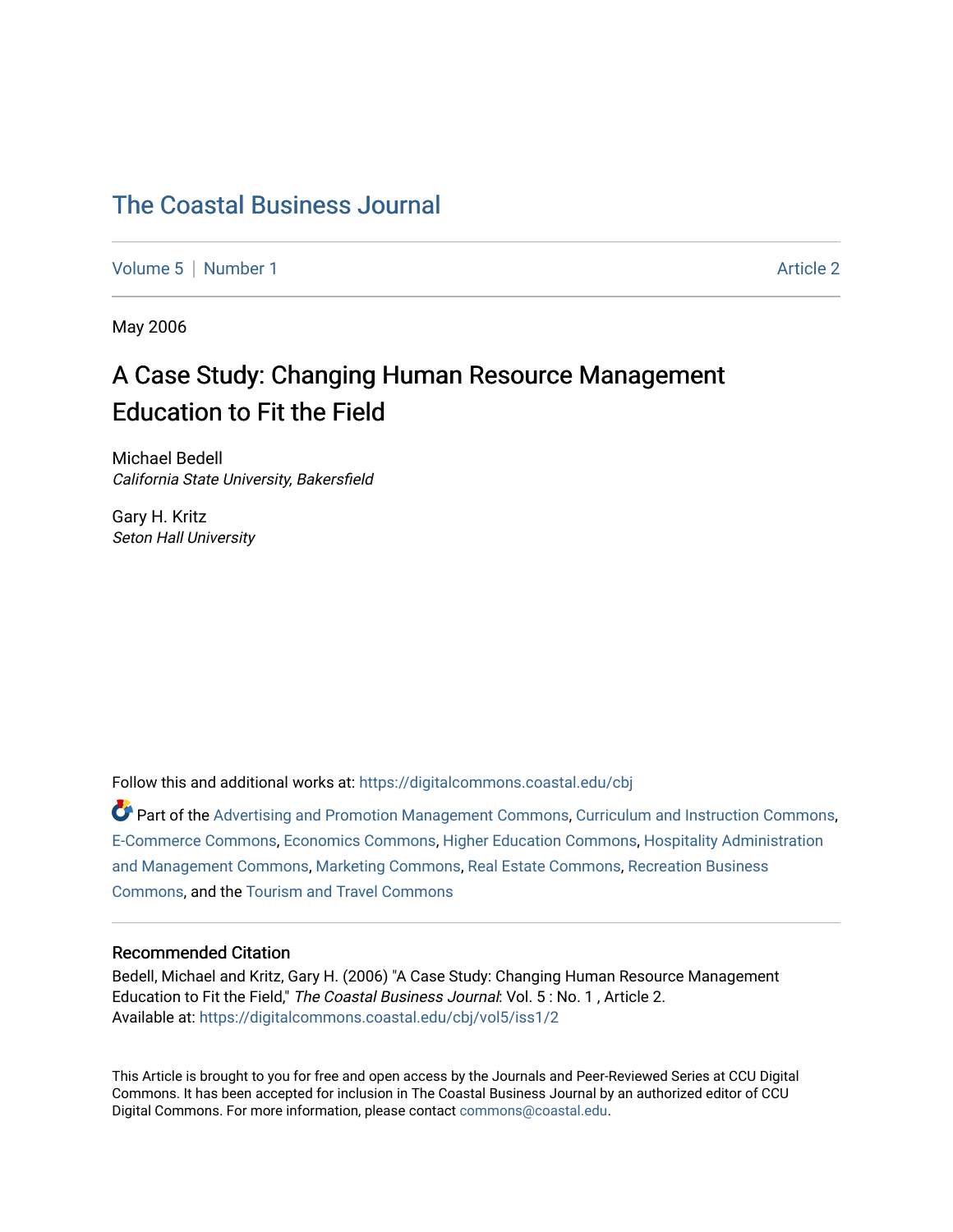# **A CASE STUDY: CHANGING HUMAN RESOURCE MANAGEMENT EDUCATION TO FIT THE FIELD**

# **Michael Bedell, California State University, Bakersfield Gary H. Kritz, Seton Hall University**

## **ABSTRACT**

 *The field of Human Resource Management has embarked upon a process of significant change. To keep up with changes to the field, Barksdale (1998) argued that so too must HR education change. This article presents an effort that changed the HR educational model from a functional silos focused model to an integrated outcome-based model. The logic for the change, what changes were made, and comments about the outcomes are presented.* 

# **INTRODUCTION**

 "The competitive landscape is changing, and new models of competitiveness are needed to deal with the challenges ahead. These responses reveal a new competitive reality demanding organizational capabilities that will enable firms to better serve their customers and to differentiate themselves from their competitors." (Ulrich, 1997, p. 1)

 The maintenance and development of human capital is necessary to sustain an organization's competitive position. Quite simply, the organization needs to have a human capital mix (e.g., knowledge, skills, & abilities) that will facilitate goal achievement year after year. Organizations that fail to take a proactive approach to developing and maintaining human capital will be less competitive. As Pfeffer (1998) notes, "Companies that manage people right will outperform companies that don't by 30% to 40%." There are a variety of other authors that seem to concur with Pfeffer's comments (e.g., Pfau & Kay, 2002).

 The management and development of human capital is but one challenge presented by an increasingly complex marketplace. Other challenges to the organization may include global, capability awareness and development, change management, technology, and the employee lifecycle (Ulrich, 1997, p. 2-14). Ulrich (1997, p. 23) suggests that the Human Resource (HR) function is ideally positioned to help the organization manage these challenges. Becker  $\&$ Huselid (1999) suggest that the HR function must reinvent itself as both a strategic partner and service provider within the organization. As a strategic partner, the HR function is responsible for ensuring that adequate numbers of employees exist, with the right skills, in the right positions, so that the organization can achieve the goals that are set by the senior management team (profitability, expansion into new markets). As a service provider the HR function's role is to provide managers with information about people-related issues, provide employees with timely paychecks, benefit information, provide training and many other tasks. Fitz-enz (2001) suggests that HR has clearly evolved and to remain relevant, must change with the times and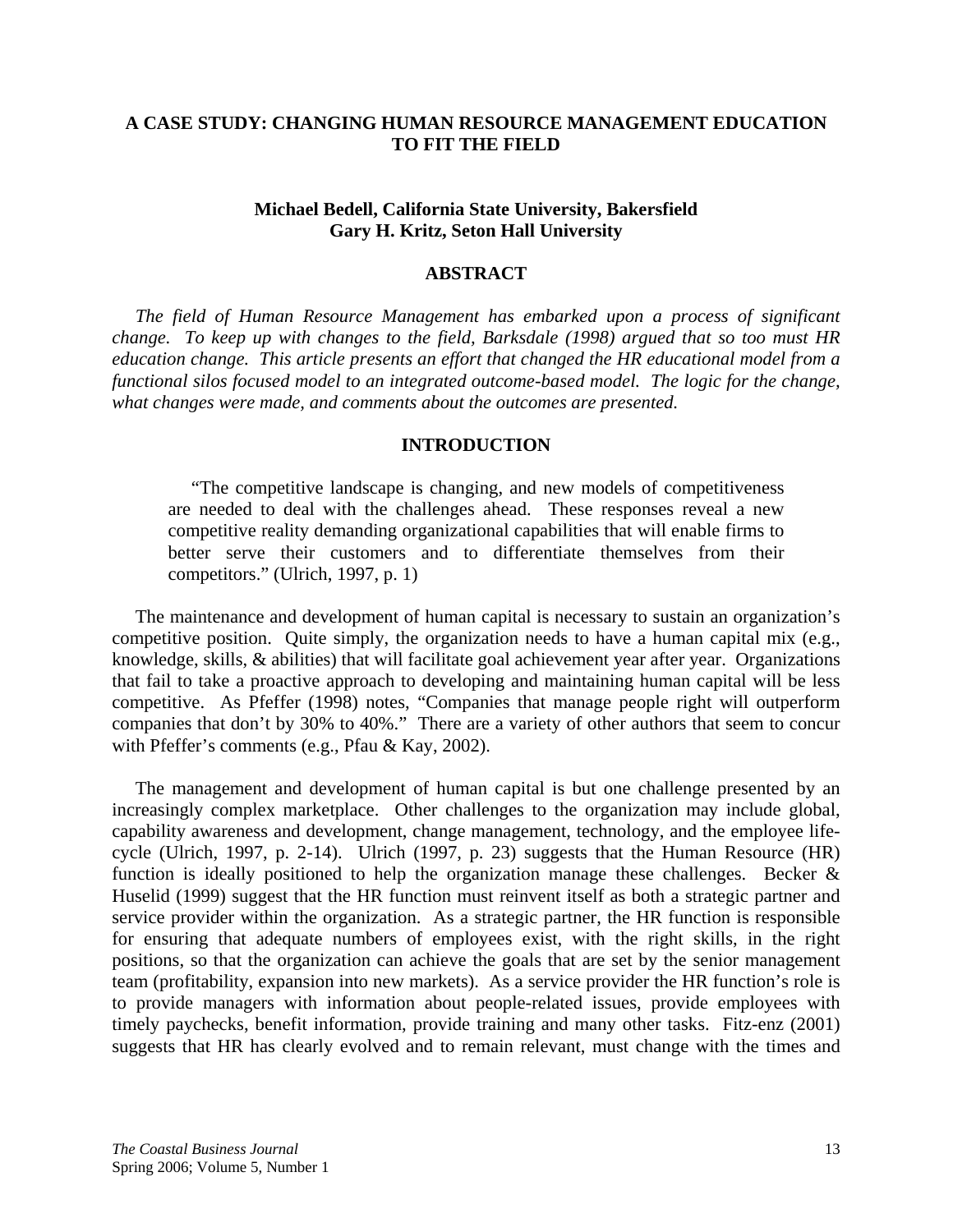learn to use data to make intelligent decisions. In other words, HR needs to measure and make sure that it is using its resources as well as possible.

 The push to become a strategic partner and service provider of the organization has changed the skills mix that organizations seek when hiring HR graduates. The role of the HR faculty member is to make sure that the Knowledge, Skills, and Abilities (KSA) mix provided by the HR curriculum "generally" matches the needs of HR – present and future – so that when students complete their degrees they are employable. This discussion does not intend to suggest that Business Schools are vocational schools. Instead, Business Schools should perceive themselves and be perceived as a development organization. And as a development organization the goal is to develop individuals that (1) have an appropriate/current mix of KSA's to meet future human capital needs and (2) sufficient foundation to continue developing themselves.

 Consistent with the arguments that the HR function in organizations needs to update itself, Barksdale (1998) in the *Journal of Management Education* argues that we also must update HR education. He identifies four reasons why we should update HR education: the HR image problem; an overemphasis on compliance; ignorance of the financial side of business; and that HR has forgotten what it does well. A discussion with most HR professionals demonstrates that these reasons are valid, and there are probably several others that could also be included (e.g., strategic HR & changing technology). When these reasons are coupled with the growing chorus of industry and academic leaders who are increasingly talking about the link between treating people well and enhanced profitability, the argument to update HR education is even more compelling.

 The evidence presented by both academic thought leaders and HR professionals are consistent. New HR professionals require skills – beyond the traditional HR tools (i.e., recruiting, compensation, etc.) – such as technology skills (Gartner Group, 1999; Miller, 2000; Shrivastava & Shaw, 2003; Thompson, 2000), the ability to think strategically (Becker, Huselid, Pickus, & Spratt, 1997), and the ability to understand how to measure and benchmark HR processes (Fitz-enz, 2001). Becker, Huselid, & Ulrich (2001, p. 12) note that most HR managers are very competent with regard to HR tasks but less competent at meeting strategic HR needs.

 The Society for Human Resource Management (SHRM) presents a knowledge model as a recommendation for every HR professional (SHRM, 2005). The SHRM model recommends that every HR professional should have: (a) knowledge of his/her business; (b) an understanding of HR technology; (c) ethical behavior and the demonstration of personal credibility; and (d) knowledge of traditional HR needs and delivery. The linkage between these components and the strategic contribution of HR also needs to be understood.

# **PURPOSE OF THIS PAPER**

 The purpose of this article is to go beyond the call for discussion presented by Barksdale (1998) to update HR education and provide a case example as to how one management department updated its HR concentration. Ideally, this article will start discussion and perhaps fan the flames of change.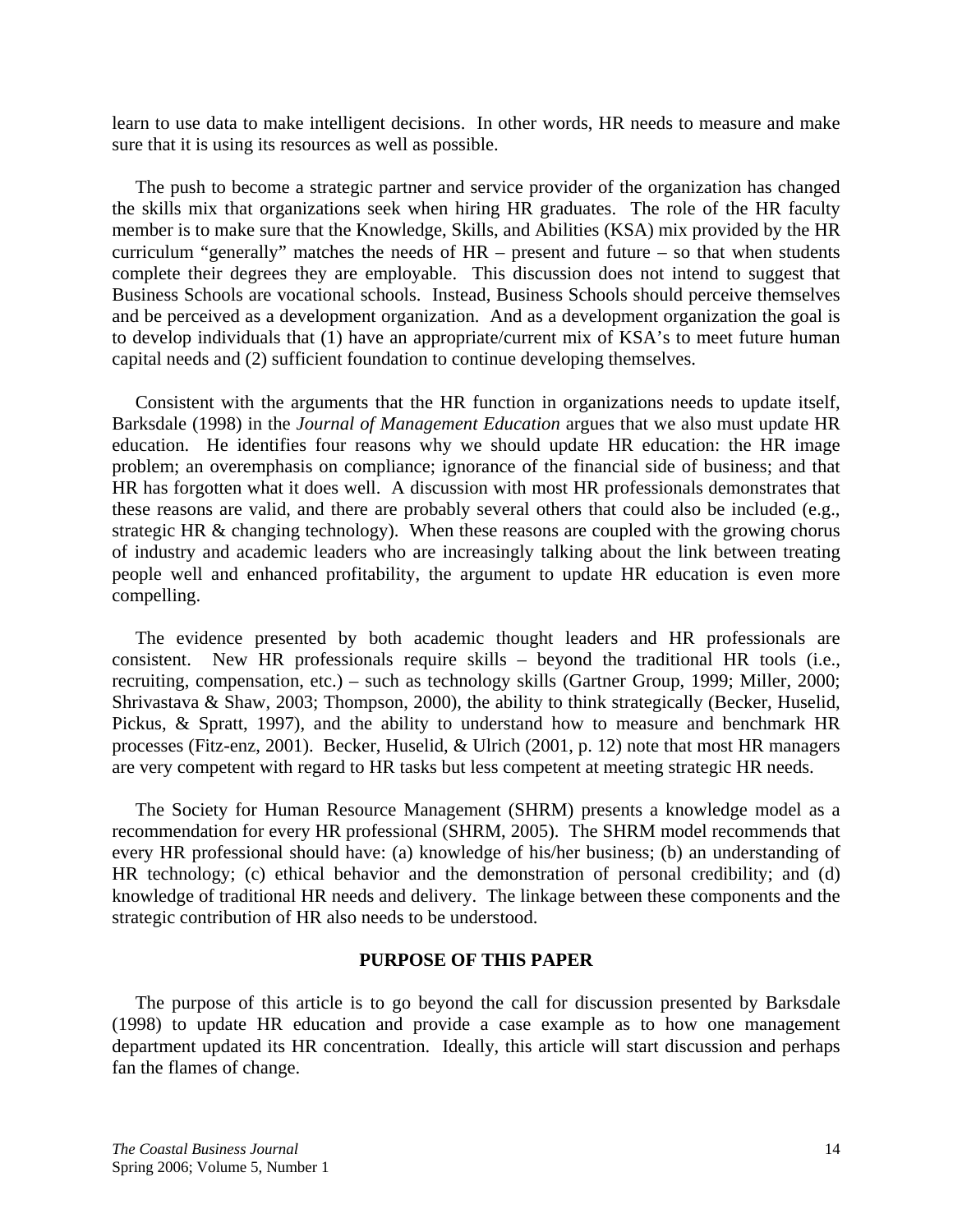The curriculum changes presented within were developed with input from a variety of stakeholders. The list of stakeholders includes HR professionals, current students, and students who graduated and started working in HR or management positions within the last several years. In addition, the authors relied upon: (1) one author's work experience as an Organizational Development specialist with a global retailer; (2) routine contacts with HR and management professionals in the business communities; (3) service with the local Society for Human Resource Management (SHRM) Board of Directors; and (4) service with a global provider of Human Resource Information Systems, (HRIS), and Supply Chain information systems – both of which are subsets of Enterprise Resource Planning, (ERP), software systems which are used to run entire organizations.

# **THE STARTING POINT**

 An examination of various Human Resource curricula finds a heavy emphasis on the traditional HR tools with some focus on strategic HR and HRIS – and ours was no different. When we began this process, our curriculum was composed of the traditional list of courses with each one focusing on a subset of the traditional HR toolbox: (a) Introduction to Human Resources; (b) Compensation & Benefits; (c) Staffing, Recruiting, & Selection; (d) Training & Development; and (e) a Special Topics course. Students took four of the courses (See **Figure 1**) of which one was a required prerequisite. Although our curriculum did not, some curricula also include an HR Information Systems component to demonstrate how data can be used to make hiring decisions, to track training courses taken, and to help manage placement of people based on their skills. Feedback from our constituents strongly suggested that our HR students were well-versed in the traditional HR tools.

 Courses were heavily focused on the "how to" of the traditional HR tools, and they provided great detail on these tools. There was little discussion that focused on the linkages that could be developed between traditional HR tools or as to how they could be implemented to facilitate the achievement of desired outcomes. Any discussion of linkages between the functional HR areas (compensation, recruiting) and strategic organizational goals (such as profitability or physical capacity growth) existed in a hypothetical and sometimes case study fashion, but these discussions would have been much more powerful if they had occurred consistently in every class and if the focus had been at the level of the HR department and not on the functional silo (recruiting). For the purpose of this paper, functional silos are defined as a focused subset of activities within the HR function. For example, compensation and all the activities related to compensation decisions would occur within the functional silo responsible for compensation.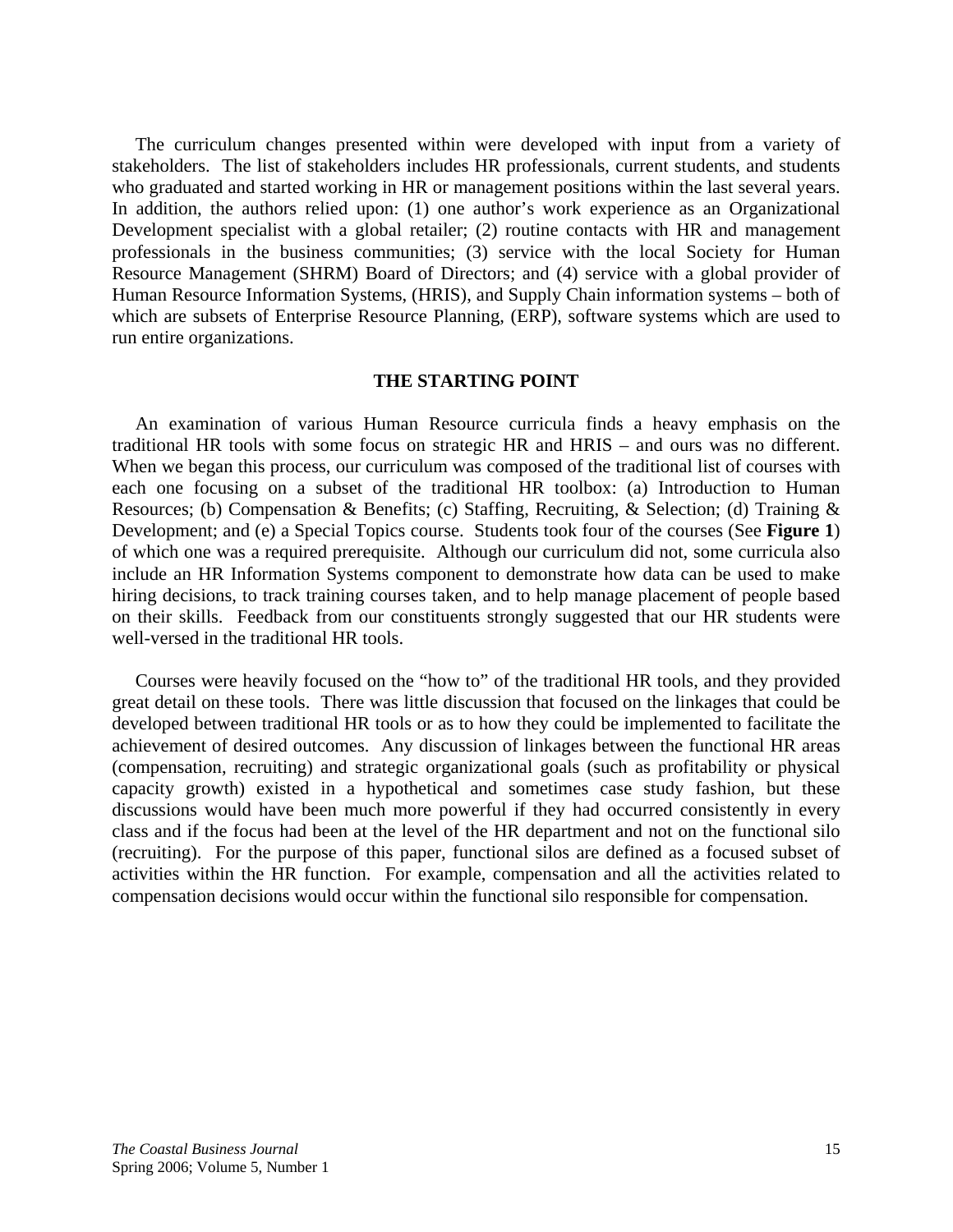

 Barksdale (1998) notes that the traditional focus has three weaknesses. First, this approach reflects the historical development of HR and is heavily compliance-oriented. Second, this approach tends to teach the traditional HR tools in a vacuum. That is, it teaches HR tools without accounting for the necessity of being able to: (a) connect HR practices to the achievement of strategic organizational goals; (b) benchmark HR processes; (c) measure HR financial effectiveness; (d) manage change; and (e) completely understand modern HR information systems. Third, the traditional HR tools were developed by examining the desired capabilities of personnel professionals of an earlier time.

#### **RE-ENGINEERING**

 Based on these arguments and other trends in the field, we began re-engineering our HR concentration during the 2001/2002 academic year. The change process started with a simple reengineering question -- "What outcomes are desired?" We began the process of determining desired outcomes by starting with the stakeholders that planted the seed of change initially – those organizations who hire our students and recent alumni. There was a recurring theme that we needed to develop HR generalists with skills beyond the traditional focus. The HR generalist is tasked with recruiting employees, managing compensation related problems, disciplinary issues, training, and union-management relations, just to name a few activities.

 Discussions with our external stakeholders demonstrated that the HR concentration should be developing HR generalists who had knowledge about the traditional HR skills (compensation, training, staffing) as well as (a) strategic HR, (b) HR information systems, and (c) organizational change. Assessment data confirmed that the students understood the traditional HR tools, but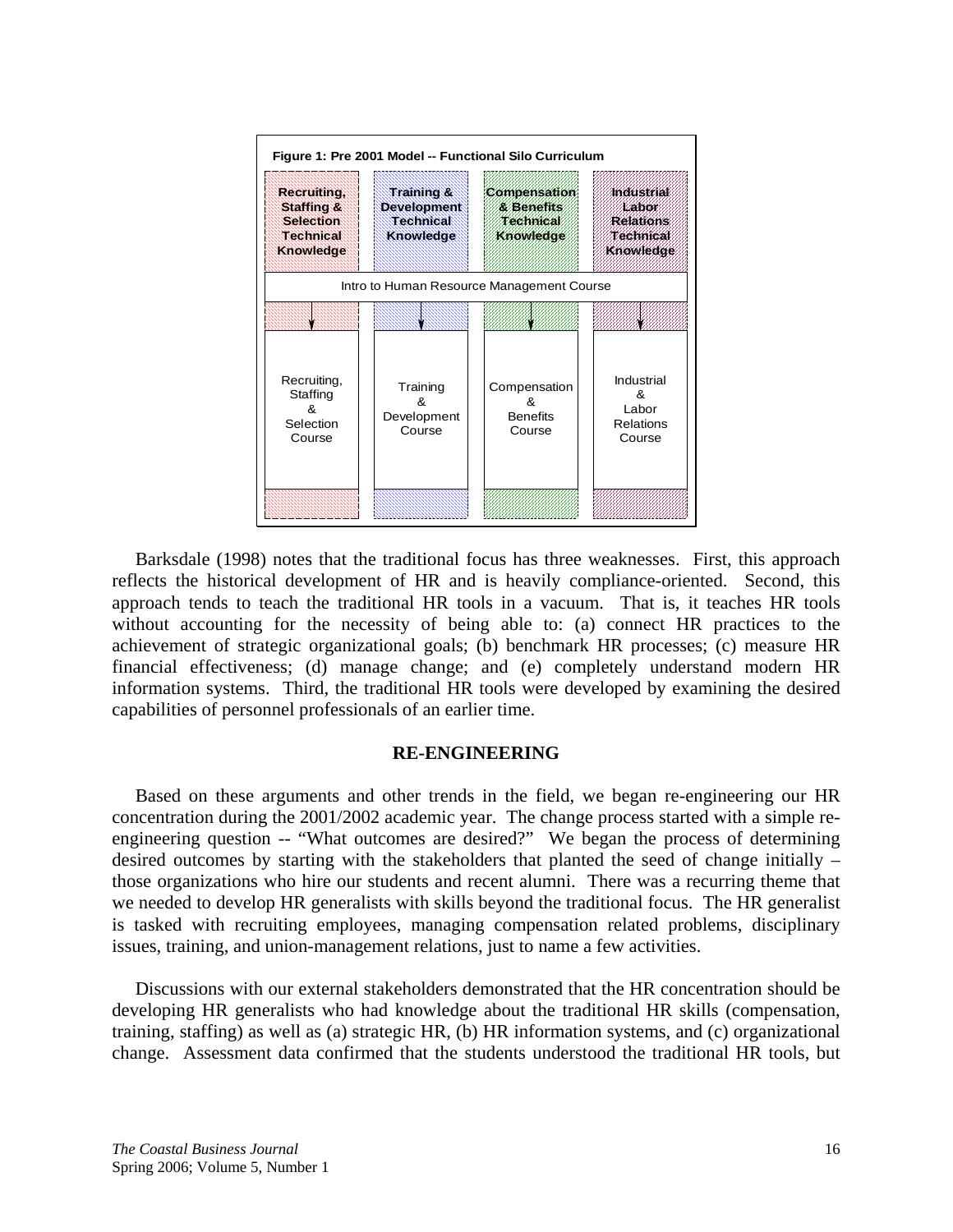were less capable at connecting the use of HR tools to achieving desired strategic outcomes or managing organizational change.

 Strategic HR is a process by which the organization's collective human capital, or the collective knowledge, skills, and abilities are managed to facilitate the achievement of organizational goals. One typical organizational goal might be to increase profitability through physical expansion, which would mean the HR function should identify, train, decide on compensation, and physically move the individuals that would be likely to be successful in a new location. Another organizational goal might be to reduce reliance on outside contractors in the information technology sector, which means the HR function needs to manage an aggressive hiring campaign and then make sure that the compensation plan is in place so that adequate numbers of employees with the right skills can be hired to replace the outside contractors. Strategic HR is the process of identifying the organization's goals, translating those goals into strategic HR goals, and then coordinating the various areas within HR in their movement towards goal achievement. The new HR professional needs to understand the linkages present in order to be part of these processes.

 Human Resource Information Systems are database software products that manage all of the data that organizations maintain about their employees. Much like the introduction of spreadsheets and accounting information systems to accounting students, new HR graduates are expected to understand how an HRIS works and ideally have some familiarity. For example, when making a recommendation about which employee to interview for an open position, the HRIS can be used to match the specific tasks required of the job with all applicants and their skills. This results in a much faster decision about who is qualified so that valuable interview time and resources are not wasted on an unqualified applicant. The HRIS can also help by automating some processes, such as payroll, so that the HR professional can be left to work on strategic decisions.

 Many of the traditional HR tools can be easily adapted to help manage change. For example, training is often used to manage change. The difference between training for jobs and training for change is the focus of the training. Recruiting might also be used to facilitate change by changing the kind of individual knowledge, skills, or abilities that are desired in the next hire.

When we began this process the goal was simple – determine the best way to add or augment courses to meet the identified knowledge goals. As the re-engineering process began, it was discovered that simply adding material would not necessarily develop the additional knowledge in a way that was useful to the student and more importantly transferable by the student into the workplace. The number of hours available in the HR concentration also served as a constraint. Six months and many conversations with stakeholders later -- a new HR concentration was developed.

# **A NEW CURRICULUM**

 The 2002/2003 academic year began with a streamlined and focused HR concentration with fewer course choices. The new concentration was designed by first deciding how to put the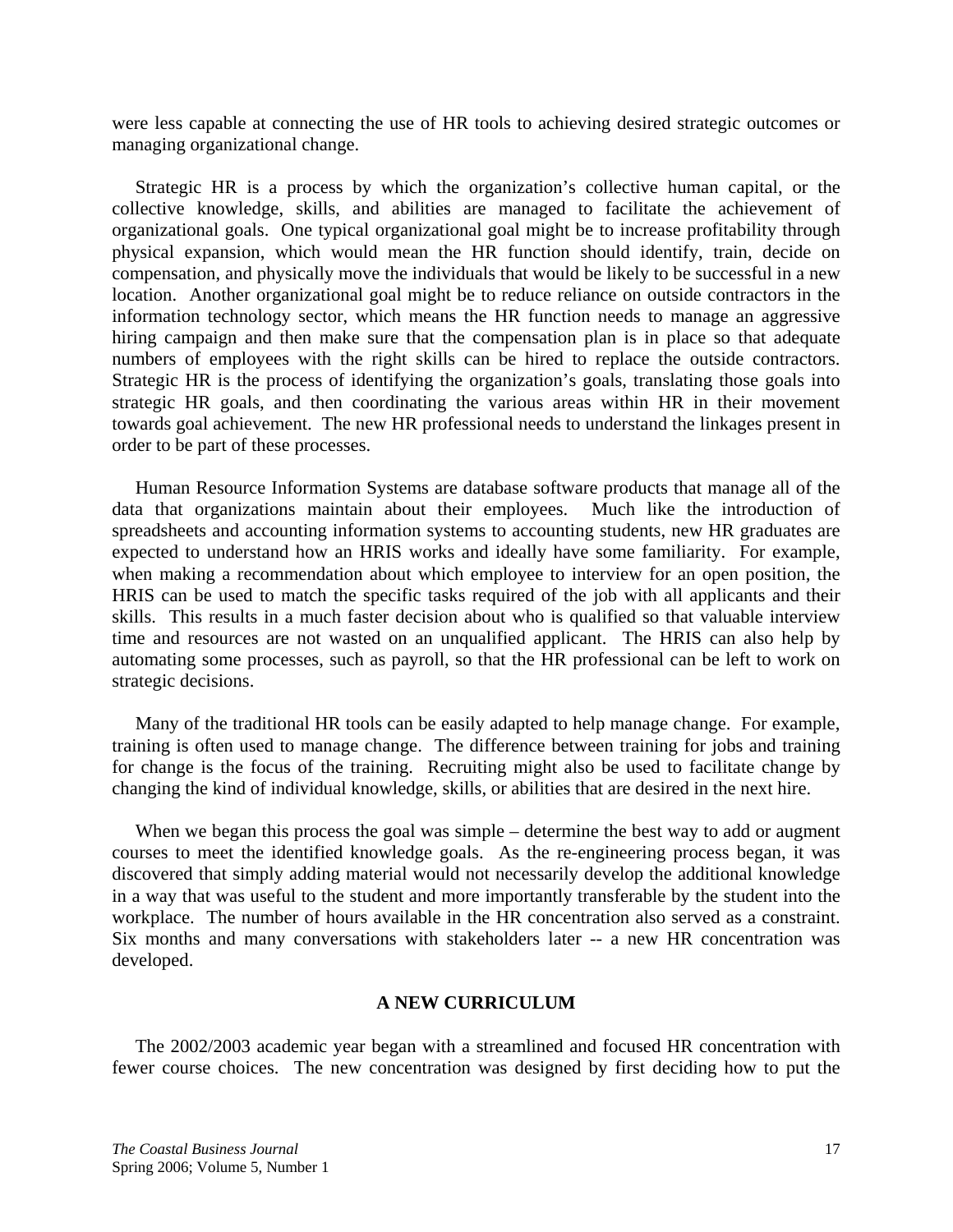goals listed previously into practice in the classroom. Once the desired outcomes were defined, courses could be developed that would teach the desired HR skills with the linkages to those desired outcomes. The new concentration continued to be four courses – now consisting of three required courses and one elective (See Figure 2). The new course list is:

- Introduction to Human Resource Management (required prerequisite)
- Human Resource Information Systems (required)
- Strategic Human Resource Management (required)
- Change Management or Negotiation Skills or Organizational Theory

 The logic behind this was that the traditional HR tools could continue to be taught, but now they would be taught as part of the process towards achieving specific outcomes. In other words, the focus would start with outcomes and work "backwards" to the traditional HR tools instead of simply teaching the tools. This would develop linkages, an understanding of the HR system and processes, and knowledge of how each HR capability could contribute to a specific desired outcome. For example, instead of a specific focus on an HR tool or practice in an entire class (e.g., staffing and selection), each student would receive some aspect of staffing and selection in any course where it was relevant to the desired outcomes. This approach requires the student to use all of the traditional tools in the HR toolbox while the old approach focused on one HR process at a time.



 As an alternative, the simple addition of a capstone course to the original course sequence was considered. There are two reasons that we elected this other option. First, there were not enough free credit hours to require an HR capstone. The students would have developed depth in only two areas; and for a capstone course to work well, the students should be competent in all of the HR functional areas. Second, the integrated model would provide multiple opportunities to work with the traditional HR tools and the relationship that each HR tool has to the defined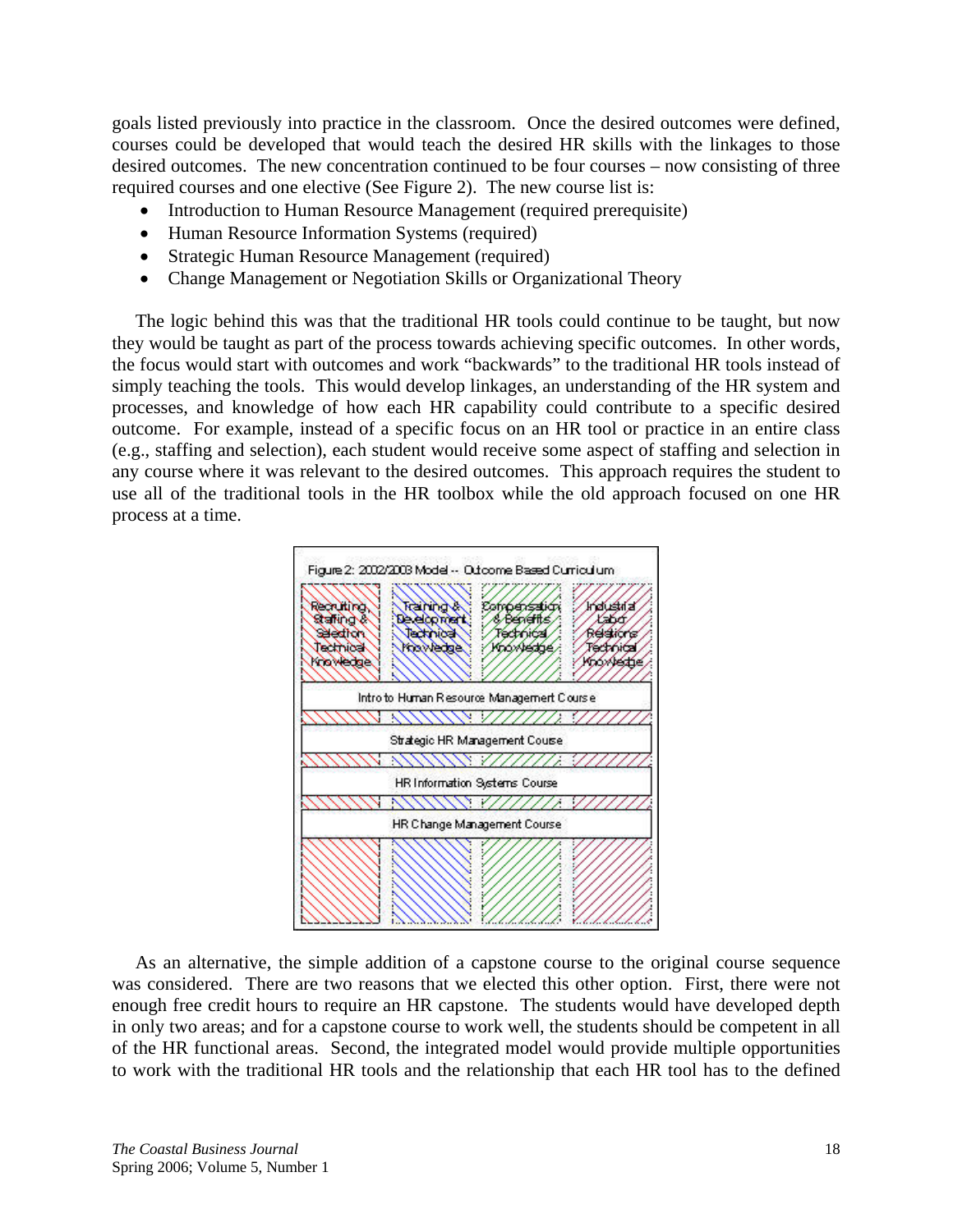outcomes. As most training methodologies have demonstrated, when more opportunities are provided to develop new skills, greater learning is more likely.

## **CONCLUSION: WHAT HAVE WE LEARNED?**

 As with any new curriculum it is vital that assessment be completed to determine if the modifications have been successful. Much to the delight of the people that hire our students, the new curriculum seems be helping us to develop new HR employees with desired competencies. The most often mentioned positive feedback indicates that our students understand the big picture and how to strategically partner with top management to develop, implement, and interpret HR metrics.

 The most significant opportunity for improvement – as mentioned by our HR advisory board – is that the traditional HR skills (e.g., compensation, training, recruiting) are not as strong as they used to be in some of the students. In hindsight, perhaps we went too far. When we combine this feedback with the feedback we receive from our recent alumni, we find another opportunity for fine-tuning. Several recent alumni (and new entrants into the workforce) suggested that the HRIS course could be tailored to better fit the role of the HR generalist instead of the HRIS specialist. HR generalists work throughout the entire field of HR making daily decisions about hiring, compensation, training, and terminations, and they use an HR information system to support these activities. HRIS specialists focus on the decision support role of the HRIS as a delivered product while their daily activities focus on system implementation. A solid suggestion is to replace the time spent developing HRIS specialist knowledge with additional time on working with the HR tools such as compensation, training, or recruiting (See **Figure 3**).

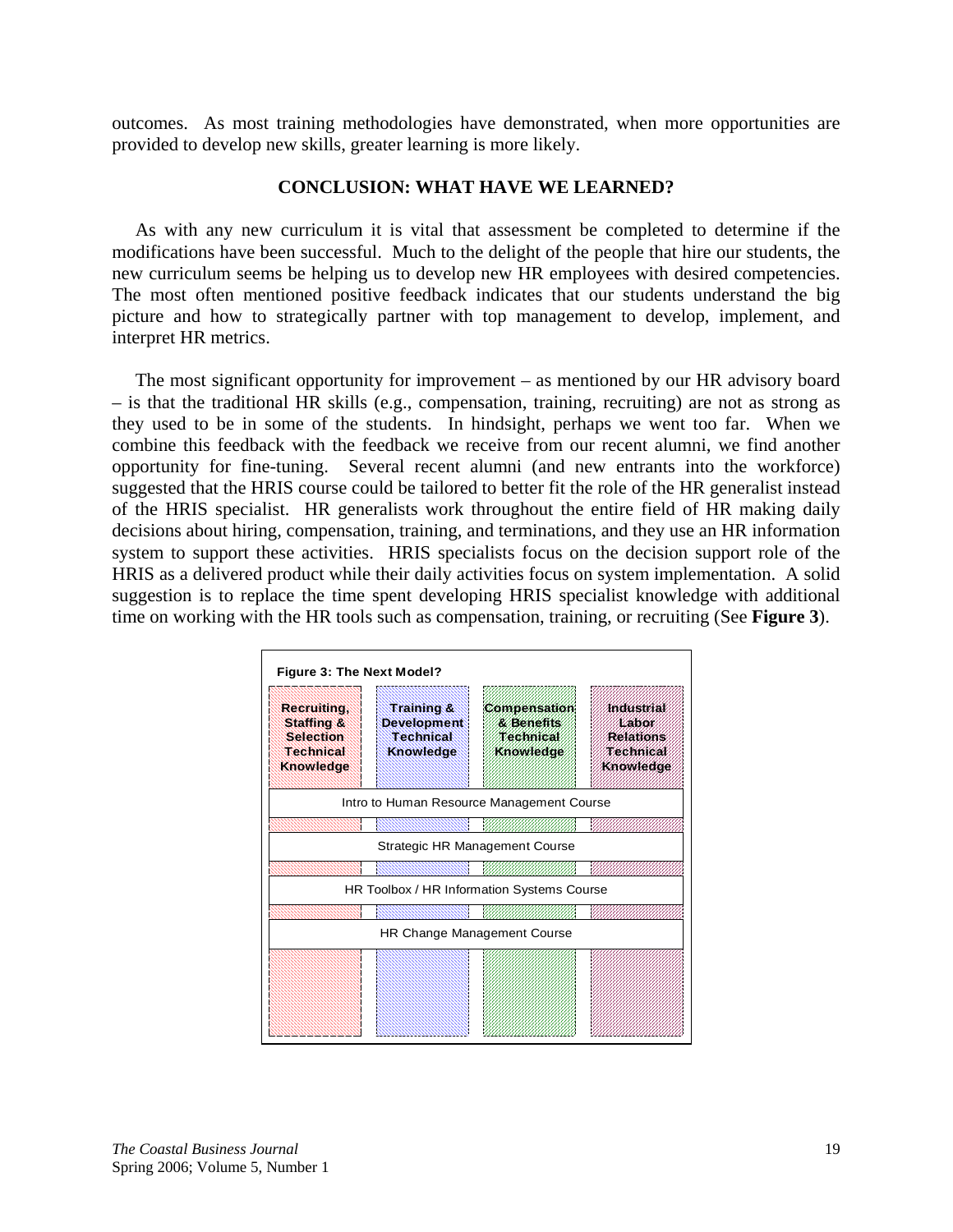While it is possible to focus too closely on the traditional HR tools, it is also possible to go too far the other direction and develop strategic thinkers that are not as familiar as they should be with the HR functional tools. Most of the thought leaders in HR strongly suggest that HR professionals need to add the strategic capability, metrics, and technology to their toolkits (Barksdale, 1998; Fitz-enz, 2001; Pfeffer, 1998; Ulrich, 1997). However, these same thought leaders say nothing about abandoning the traditional HR tools.

 Another approach might be to examine HR from the perspective of the supply chain. In the supply chain model the focus is on processes that are used to deliver products or services to the final customer. The supply chain is broadly conceptualized in that it examines the entire manufacturing/service process from final customer back to initial suppliers of raw materials. However, to the sides of this supply chain there must be financial capital and human capital. This suggests that the role of HR is to ensure that adequate levels of human capital, as defined by desired knowledge, skills, and abilities, are provided such that the supply chain can continue functioning. This is not such a stretch as the role of accounting/finance is to ensure that adequate financial capital exists such that the supply chain can continue functioning. This approach would certainly focus on meeting the human capital needs of the supply chain, although there is potential for a short-term human capital focus to develop.

 As many have suggested, the HR function must change to embrace the business that they are within; so must those who develop the HR professional. We must go beyond the simple addition of new topics by continuously monitoring our key constituent groups- the employing organization and the soon-to-graduate student who will want to be employable. In the spirit of continuous improvement we should also consider improving our assessments of what the students are learning. We must also go beyond simple assessment to systematically request feedback from our HR professional graduates. We might also consider working more closely with the professional organizations as their content more rapidly reflects workplace realities and changes.

 Another way that the effectiveness of this change may be assessed is in actions taken by the outside stakeholder group. The general level of interest in our students has increased, and placement rates have increased for interns and new full-time positions. Several members of the local Society for Human Resource Management chapter – including the Vice-President of HR of a large local hospital; the Director of HR for the County Courts; and the College Recruiters for two global oil companies with a presence – have commented that the new curriculum has had a noticeable effect in that interns and new HR professionals have a better understanding of how HR activities fit into the big picture of the organization. This is not a task to be taken lightly. Much like designing a new product, the right stakeholders need to be involved, and the right questions must be asked. The end result, though, appears to be promising and worth the time and effort spent.